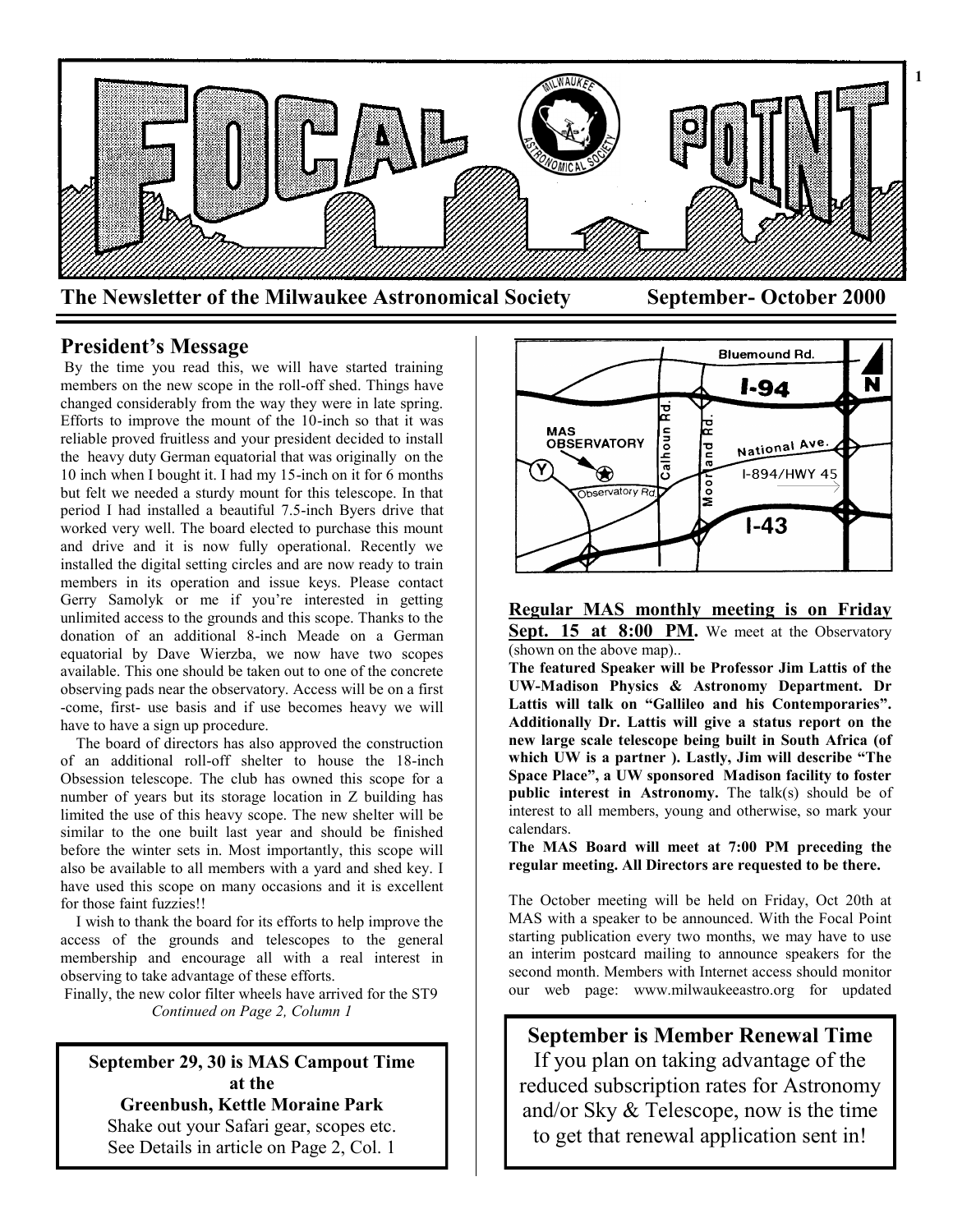*President's Message continued from page 1* and first images should be on the website soon. Color takes much longer exposures and great care but the results can be quite beautiful. The first time I saw the colorful Ring Nebula almost floating above the starry background makes the effort worth while.

So .... Lots of new capabilities, more hours of darkness, fewer mosquitoes and cooler temperatures are signaling the start of the prime observing fall season so come on out and join us at our beautiful site. Don't forget the campout, even if the weather is not cooperating the camaraderie is great.

*Scott Jamieson, MAS Presidnt*

## **MAS Fall Campout Sept. 29, 30**

This is a reminder to all to try giving the MAS Fall Campout a shot this year. It's being held again at the Greenbush (North Unit) Kettle Moraine State park (see map inset).It's a great time of the year and Paul Borchardt is planning to have extra scopes available including the Weisen 18 inch Dobsonian (made by



Obsession).on hand. More importantly, sharing the company of fellow astronomers around the campfire is a lot of fun. During the day, hiking the park trails during a grand time of the year can be invigorating. Remember, you don't have to be a camper to

participate. It's only an hours drive from the Milwaukee area and guests are welcome as well. The campsites are paid for by MAS, but a State Park sticker is needed to enter. For more info, contact Paul Borchardt at 781-0169 or email at pjb924@aol.com. The map above gives the general locale of the Greenbush in the Kettle Moraine (North) State Park.

### **New Members**

We welcome the following new members into our club. -**Keith Mausner** from New Berlin

- **Gerald Graef and Margaret Malay** from Merton, WI. -**Gary Ertel Family** from Brookfield,WI.

Please feel free to join us at our meetings and other activities listed herein. We're happy to have you join our ranks. *Carlos Garces, New Member Chairman*

#### **Bits And Pieces**

**3** Highlights from the August Board meeting include,

\*Margaret Warner was appointed to fill the remaining Board term of Dan Koehler. Dan resigned his board position due to work and other commitments.

\*Member David Wierzba donated an 8" Meade equatorial Newtonian to MAS.. The Board felt this would be a good training scope especially for newer members and will pursue installing in the remaining metal roll off shed for ease of use.

\*Board approved \$1500 for the building of another roll -off roof to house the 18" Weisen (made by Obsession) to facilitate more active use of this excellent scope. This Alti-Azimuth mount scope will eventually be fitted with digital locating and pointing capability. (See Presidents message).

\*The board discussed the possible future acquisition of an SBIG STV, an integrating, video like, imager/ display. Its utility for tracking and teaching will be further pursued for future purchase.

\* The Board reaffirmed the renaming of the roll-off roof "C" scope to the Jamieson Scope (J Scope). This was done in recognition of Scott's donation in materials, time, and effort to this project. Scott protested the renaming , but to no avail..

\* A new one page brochure, with photos, will be prepared to emphasize the sheer scope of our observatory facilities. When compared to other club's fixed facilities, it is mind boggling.

#### **Remaining Open Houses**

The following is a list of the remaining MAS open houses. These are part of the MAS public outreach program and are a source for attracting new members, as well as teaching the attendees about this universe of ours.

At the Aug 11 Open House, we had close to 120 plus visitors We need both MAS personnel to man the scopes,,parking lot.a and help answer questions. We can also use any old (within the last five years) Astronomy and Sky & Telescope Magazines that can be used as sample handouts for those who are more interested in exploring this hobby further. The remaining dates are:

September 8 Summer Milky Way

October 6 See Uranus & Neptune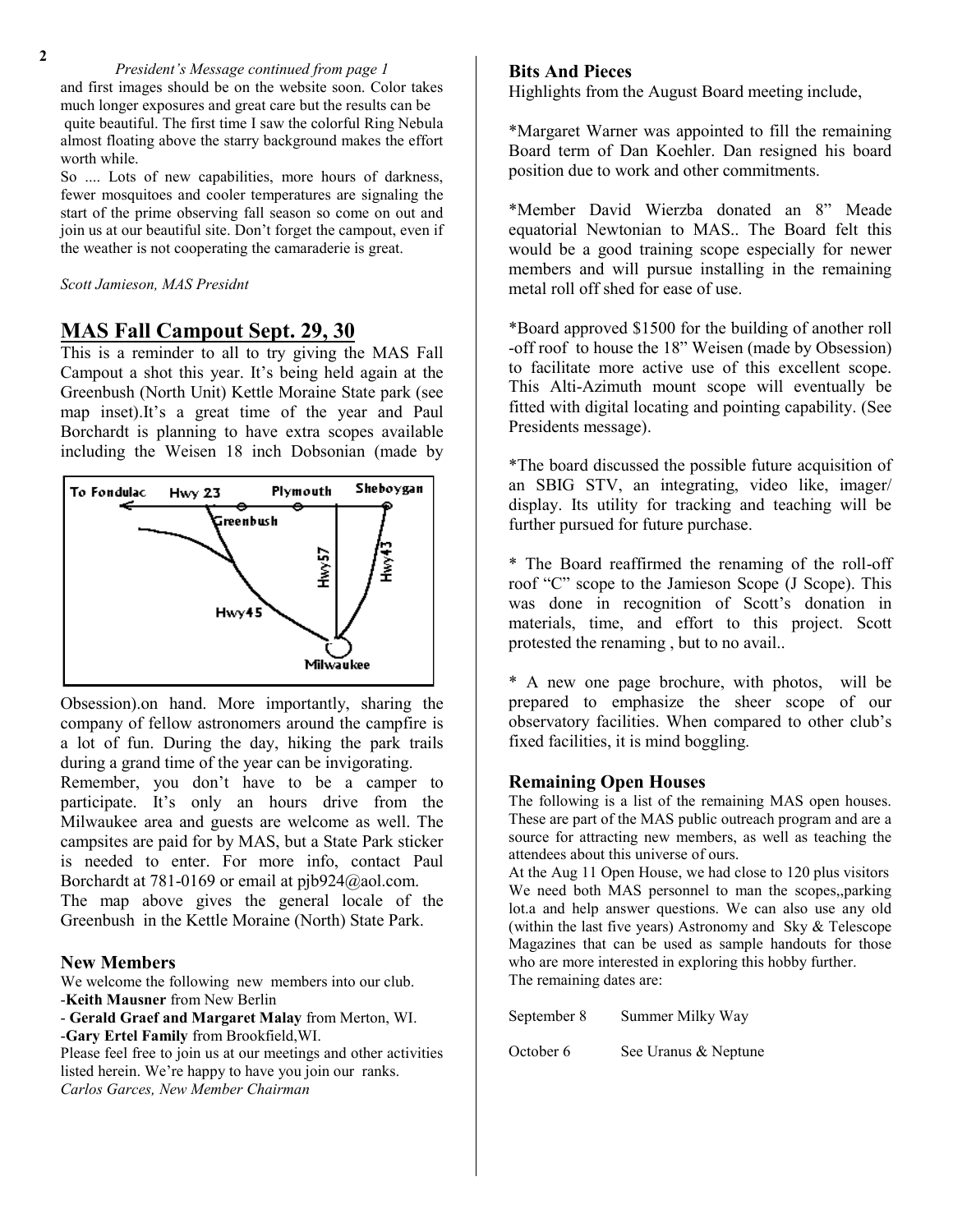#### **MAS Library News**

- Please return any books or video tapes that have been borrowed more than three months, unless you have pertinent reasons.

-**Astronomy 2001 Calendars** are available to MAS members for \$7.00 (usually \$12.95 from Kalmbach Publishing). Available at monthly meetings.

**1. The Demon-Haunted World**: Science as a Candle in the Dark by Carl Sagan -1996. Embracing reason, Fundamentalist and pseudoscience beliefs are declared defunct. Astronomers are said to be the most honest people. C.S. has done his best in this regard.

**2. The Perfect Machine**: Building the Palomar Telescope- by Ronald Florence- 1994. A bit of history, the 200" is the legendary giant telescope and this is its story.

**3. The Immortal Fire Within**: The Life and Work of Edward Emerson Barnard- by Wlliam Sheehan - 1995. This is the first full- length biography of E. E. B., one of the most prolific astronomers of the last and this century. His accomplishments include discovering 16 comets, the fifth moon of Jupiter, the star with the largest known proper motion that bears his name, and photographing the rich fields of the Milky Way with the intervening dark nebulae. This is a scholarly historical reference illustrated with photos throughout and resources by chapter.

**4. Exploring the Moon:** The Apollo Expeditions- by David M. Harland- 1999. "It is the story of the great adventure of exploring the Moon..." Harland's emphasis is mainly science, the lunar geology done in the last three missions to the Moon. But, this book may be of interest to the casual reader for the astronauts' impressions and dialogue about the farthest -out of mankind's experiences yet. Also there are a myriad of photos and a glossary for those not familiar with lunar and geologic terms. Tom Pelnar, MAS member, called this the best about the Apollo missions that he has seen.

—Sally Waraczinski, John Briggs, members and other amateurs from across the country have highly recommended all these books. The MAS Library is "our " great asset. Take advantage of it!

*Scott Laskowski, MAS Librarian*

#### **Another Great Picnic**

For the third year in a row the weather was great for the annual picnic. There were approximately 45 attendees that shared in good fun, games, food, drink and great prizes. The night sky was clear and like last year, many people stayed around to observe. The three domes, the new roll off building, both CCD cameras, and the 18" Weisen scope, were all in use.... plus a few porta-scopes and many telescopes brought by members. It was nice to see all the equipment out and people enjoying what the club is for. The weather and sky was so nice some of us were out observing until after 3:00am.

I would like to thank the following companies for their generous donations. Sky & Telescope for the Book and T-shirt, Jim's Mobile Inc for the Video and Gift Certificate, Astronomy Magazine for the 1 Year Subscription, Scope City for the 3 Gift Certificates, Yerkes Observatory for the 2 Shirts, and of course Meade Instruments for the 6" Dobsonian Telescope.

I would also like to thank the following people that helped me out in making the picnic a success. Scott Jamieson, Mary Ann Tangney, Rudy Poklar, Chris Weber, and a special thanks to my wife Diane for all her help and support.

I hope everybody enjoyed the picnic and let's hope for great weather next year. *Vern Hoag, MAS Picnic Chairman*

#### **MAS ASTRONOMY SOFTWARE LIBRARY AVAIL**ABLE

The MAS has many megabytes of shareware astronomy software for IBM PCs that is available for no charge. Just send enough diskettes to hold about 17 MB of data (13 3.5" 1.44 MB floppies) to Lee Keith, MAS Computer Group, 8150 S. Legend Dr., Franklin, WI 53132-9623. Please include return postage and a mailing label with your return address.

#### **E-MAIL ME PLEASE!**

Would all MAS members with an e-mail account please email me at **leekeith1@juno.com**. I would like to get everyone's e-mail address to facilitate communications for membership reminders or some other MAS official purpose. These addresses will NOT be distributed beyond the MAS.

They are for internal use only. We may even use them for general announcements or whatever.

*Eds note:*

*Lee Keith has a great idea in putting together an email data base that can be used to alert members of forthcoming events on a more timely basis. Between the MAS Web page, Email, Focal Point, and postcard alerts we should be able to cover all the bases.*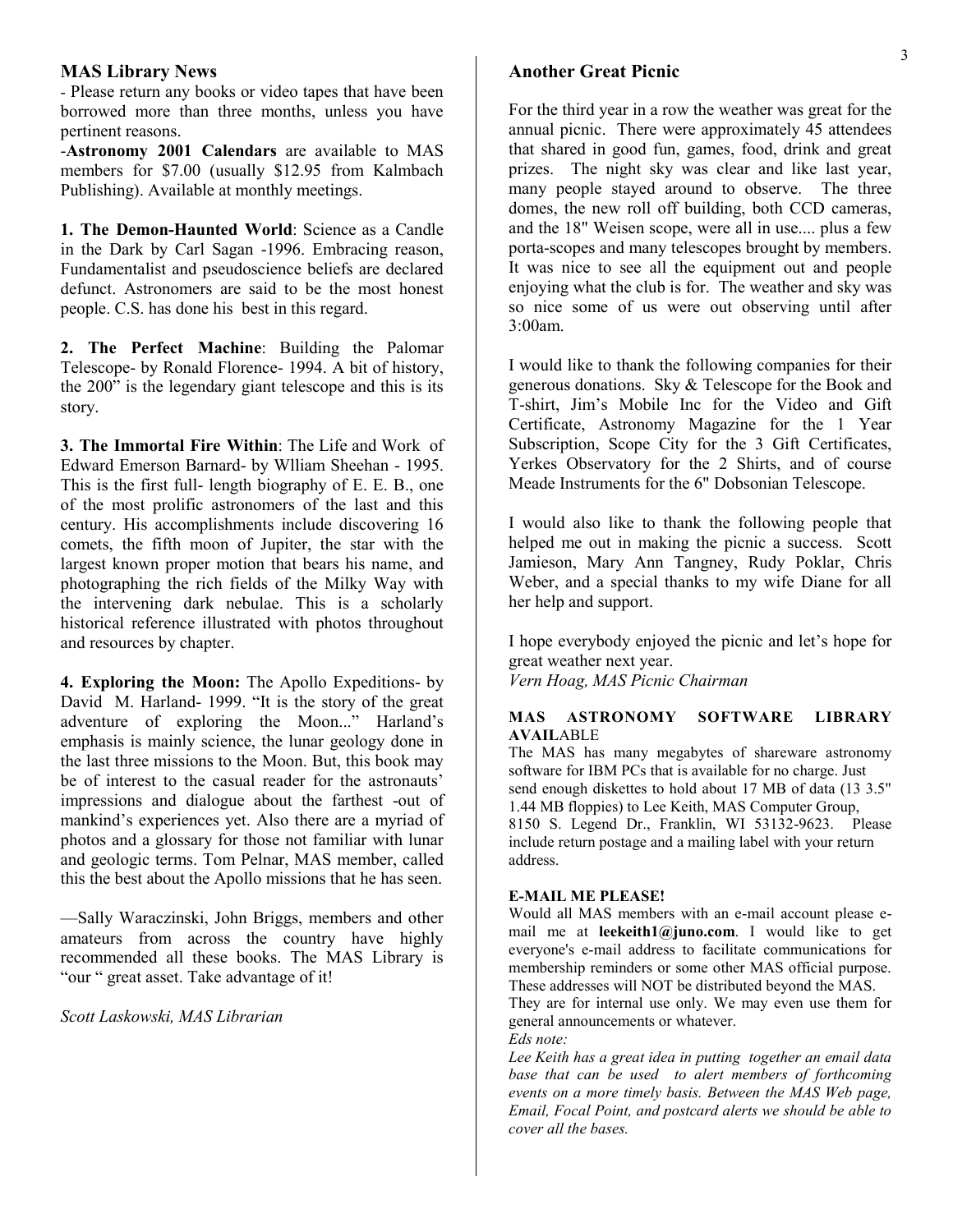#### **MAS Officers/ Staff**

| President                             | Scott Jamieson      | 262-896-0119 |  |  |
|---------------------------------------|---------------------|--------------|--|--|
| Vice President                        | Lee Keith           | 414-425-2331 |  |  |
| Treasurer                             | Dan Yanko           | 414-453-3382 |  |  |
| Secretary                             | Margaret Warner     | 414-327-7427 |  |  |
| <b>Observatory Director</b>           |                     |              |  |  |
|                                       | Gerry Samolyk       | 414-529-9051 |  |  |
| <b>Assistant Observatory Director</b> |                     |              |  |  |
|                                       | Paul Borchardt      | 262-781-0169 |  |  |
| Focal Point                           | Rudy Poklar, Editor | 262-786-8931 |  |  |
| <b>Future MAS Events</b>              |                     |              |  |  |
| Sept. 8, Oct 6 MAS Open houses        |                     |              |  |  |
|                                       |                     |              |  |  |

September: MAS Membership Renewal Time Sept 29, 30 MAS Annual Campout **October 20, monthly meeting at MAS, 8:00 PM**

**MAS Membership** is open to all with an interest in Astronomy and expanding their knowledge of the Universe.Yearly Membership Dues are: Individual \$28/yr.; Family \$32; Non-resident (individual \$18, Family \$22); Student (under 18) \$12.

**F**or more information, contact Membership Chairman, Carlos Garces,

#### **Focal Point Publishing Guidelines**

Focal Point Newsletter is published bi-monthly (Sep Nov Jan Mar May ) with a Mid-summer issue in July. Articles, Announcements, Graphics, Photos, Swap/Sale Ads etc. should be submitted at least 10 days prior to the first of the month ( of the desired issue).Article inputs are preferred via E-Mail, or diskette in a text or Word compatible format, if possible. Submit FP inputs to:

> MAS Focal Point c/o Rudy Poklar 12905 W. Crawford Drive

# **Saturday Keyholders**

| <b>September</b>     |                      |          |                                                               |
|----------------------|----------------------|----------|---------------------------------------------------------------|
| 2                    | Neil Simmons         |          | 262-889-2039                                                  |
| 9                    | Chris Weber          |          | 262-789-7128                                                  |
| 16                   | Dan Yanko            |          | 414-453-3382                                                  |
| 23                   | Wanda Berner         |          | 262-646-8229-                                                 |
| 30                   | Paul Borchardt       |          | 262-781-0169                                                  |
| October              |                      |          |                                                               |
| 7                    | Tim Burrus           |          | 262-783-6572                                                  |
| 14                   | <b>Brian Ganiere</b> |          | 414-961-8745                                                  |
| 21                   | Carlos Garces        |          | 262-786-2623                                                  |
| 28                   | <b>Brian Garness</b> |          | 262-538-3888                                                  |
| <b>November</b>      |                      |          |                                                               |
| 4                    | Chris Hesseltine     |          | 414-482-4515                                                  |
| 11                   | Vern Hoag            |          | 262-548-9130                                                  |
| 18                   | Tim Hoff             |          | 262-662-2212                                                  |
| 25                   | Scott Jamieson       |          | 262-896-0119                                                  |
|                      |                      |          | <b>Loaner Telescopes</b> (available to members for local use) |
| Lee Keith (Franklin) |                      | 425-2331 | 8" Dob reflector                                              |

**MAS Observatory** 542-9071

## **MAS Web Page: www.milwaukeeastro.org** *New and timely, Check it out*

Rich Sterle (Greenfield) 543-7479 8" Dob reflector

#### **The Milwaukee Astronomical Society**

2933 N.68th Street Milwaukee, WI. 53210-1208

#### **CHANGE SERVICE REQUESTED** Milwaukee, WI.

*\*Dr. Jim Lattis, UW-Madison speaks on "Gallileo & His Contemporaries" at MAS, Sept.15th, 8:00 PM*

*\*MAS Open houses, Sept.8th, Oct. 6th at 8:00 PM*



Non-Profit Org. U.S.Postage **PAID** Permit # 4775